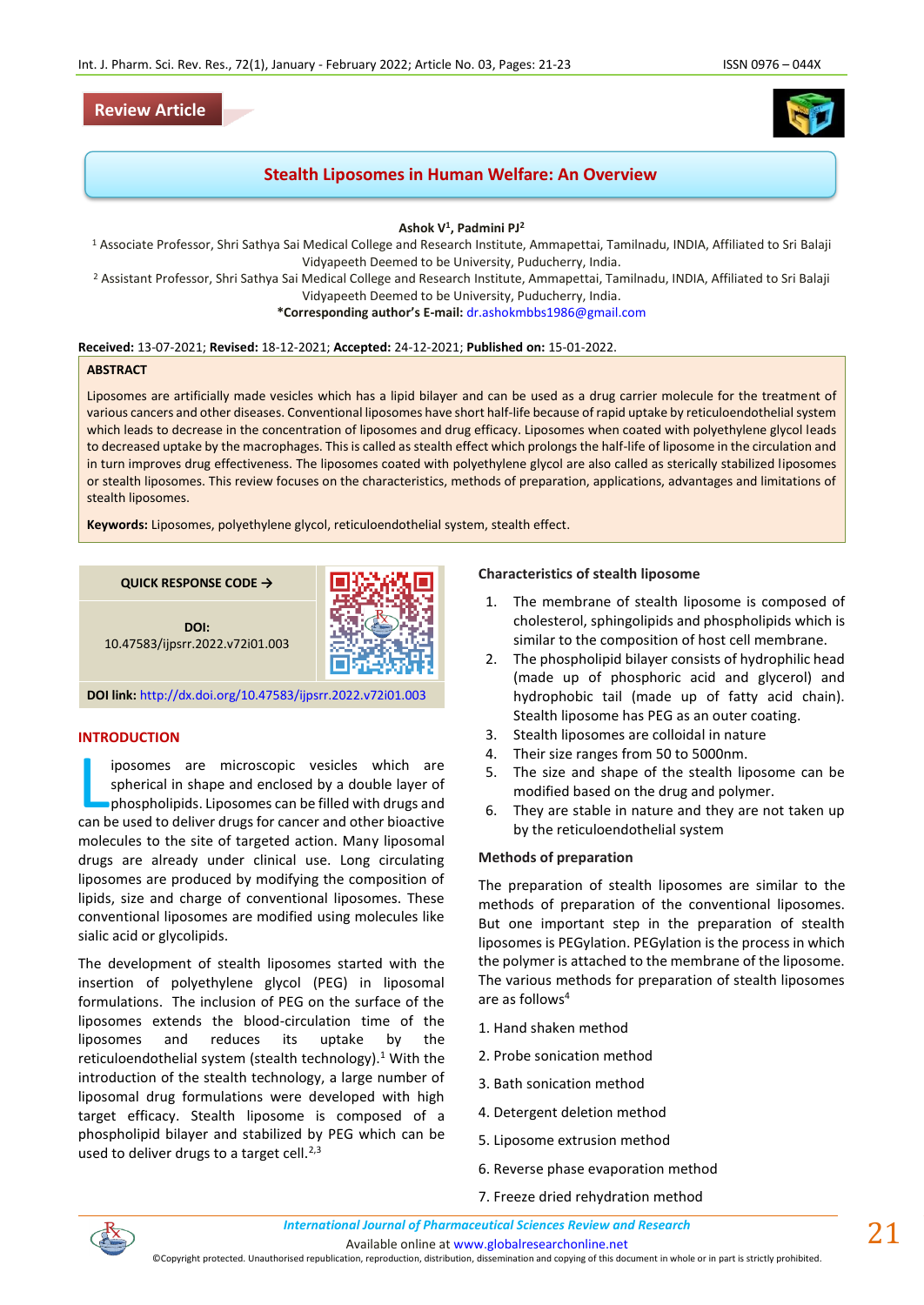8. Micro fluidization method

9. Solvent injection method

### **Polymers used in stealth liposomes**

# *Polyethylene glycol (PEG)*

PEG is mainly used in preparation of stealth liposome. PEG is hydrophilic in nature. In the final step of preparation of stealth liposome PEG is added which covalently attaches to the outer surface of the liposomal membrane thereby producing long circulating liposomes. Polyethylene glycol has the following characteristics as an ideal polymer:

- A. It is biodegradable and biocompatible.
- B. It is nontoxic and do not produce any inflammatory response.
- C. It is permeable to the lipid bilayer of the host cell membrane.
- D. It is not recognized completely or partially by mononuclear phagocytic system (MPS).

The other polymers used in stealth liposomes are<sup>5, 6, 7, 8</sup>

- 1. Polyacrylamide
- 2. Poly -2-methyl-2-oxozoline)
- 3. Polyglutamic acid
- 4. Polyglycerol
- 5. Polyvinylpyrrolidone
- 6. Poly N-2-hydroxypropyl methacrylamide

### **Applications of stealth liposomes**

Stealth Liposome in Targeted delivery:-Targeted liposomes are developed to increase drug accumulation in the target tissues thereby producing greater therapeutic activity. Targeting moieties can be monoclonal antibodies or ligands, peptides, growth factors or glycoproteins. $9$  The anti-HER2 antibody named trastuzumab was the first human monoclonal antibody for metastatic breast cancer.<sup>10</sup> Folic acid containing liposomes are being used for targeting of doxorubicin, daunorubicin and cisplatin to the cancer cells.<sup>11</sup> Transferrin ligand attached liposomes are used for delivery of anticancer drugs, proteins and genes to the cancer cells. $^{12}$  Haloperidol containing stealth liposomes are being used to target genes to breast cancer cells.<sup>13</sup> L-peptide attached stealth liposome are used to deliver targeted anticancer drugs to the nasopharyngeal cells. <sup>14</sup>

Stealth liposome in cancer therapy: Stealth liposomes are useful in the treatment of cancer as they have long circulation time and targeted delivery. These liposomal drug retention within the cancer cells is generally high because of the poor lymphatic drainage in the cancer cells. The stealth liposome have enhanced permeation and increased retention effect. DOXIL is brand name of the drug doxorubicin by Seques pharma Ltd. It is a stealth liposome formulation available for treatment of ovarian cancer and kaposi's sarcoma.<sup>15</sup>

Stealth Liposome in Vaccines: There are various liposomal vaccines which are under clinical trials. Epaxal is a liposomal based hepatitis A vaccine which has inactivated hepatitis A virus anchored to their phospholipid bilayer.<sup>16</sup> Liposome based malaria vaccine has shown to produce higher level of anti-malarial antibody in healthy human volunteers.<sup>17</sup> Liposomal mycobacterium tuberculosis vaccine promotes T cell mediated immunity in human subjects is under investigation.<sup>18</sup>

Stealth Liposome in Diagnostic Imaging: Long circulating liposomal vesicles can be used as carrier molecules for various contrast agents used in computed tomography imaging, magnetic resonance imaging, gammascintigraphy and sonography. The liposomal vesicles used in diagnostic imaging has several advantages like they can deliver the contrast agent to the specified target site and also they help in enhancing the contrast signal. Gadolinium-containing sterically stabilized PEGylated liposomes are used as highly potent contrast agents in Magnetic resonance imaging.<sup>19</sup>

Stealth liposome in gene transfection: Stealth liposomes are used as transfecting vectors in cationic form. The encapsulation of gene in liposomal vesicles protects the DNA against degradation in the lysosome compartment. Many cationic liposomal formulations have been tested for gene delivery. The clinical use of cationic liposomes have various limitations like rapid clearance, large particle size, immunostimulation and complement activation. To overcome these limitations PEGylated cationic liposomes are introduced to prolong the circulation time in vivo and decrease immunostimulation and complement activation.

### **Advantages of Stealth liposomes**

- 1. Increased bioavailability
- 2. They provide sustained slow release of drugs.
- 3. Nontoxic and biodegradable
- 4. They provide targeted drug delivery in cancer therapy

### **Limitations of stealth liposomes**

The chemical interaction of stealth liposome with the cell membrane of the host cell and release of bioactive drug in the surrounding region of target tissues are the main limitations with stealth liposomes which can be improved by use of detachable PEG and intracellular delivery of vesicles.

### **CONCLUSION**

Stealth liposomes play an important role in targeted drug delivery, more effectively than the conventional liposomes. PEG coated liposomes with increased circulation time can be targeted with monoclonal antibodies and various ligands to deliver the bioactive molecules accurately to the target tissues. Stealth liposomes are of great interest of research in gene therapy and vaccination.



Available online a[t www.globalresearchonline.net](http://www.globalresearchonline.net/)